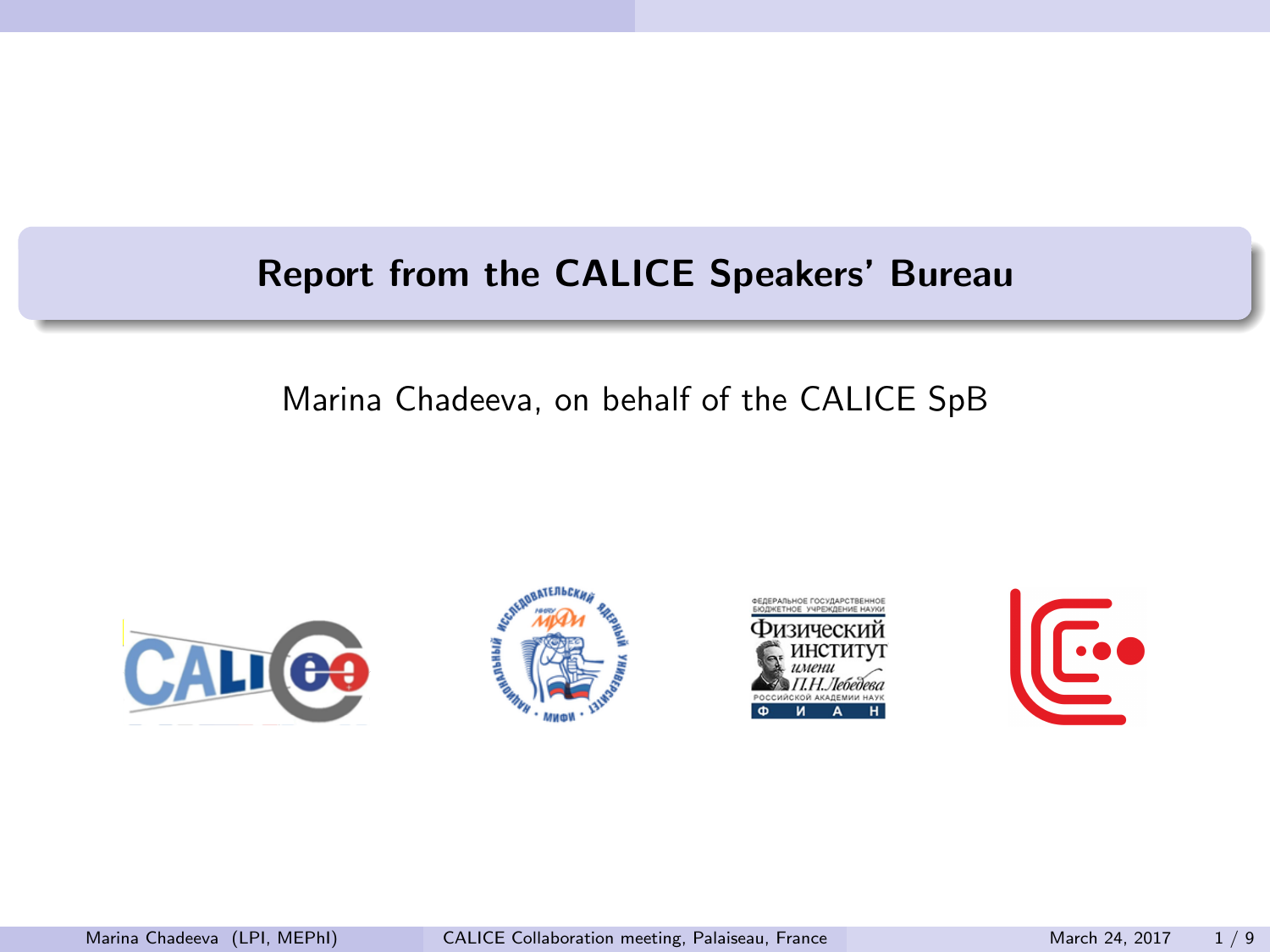# Journal publications statistics

### CALICE publication activity



#### Record number in 2016: 4 papers published!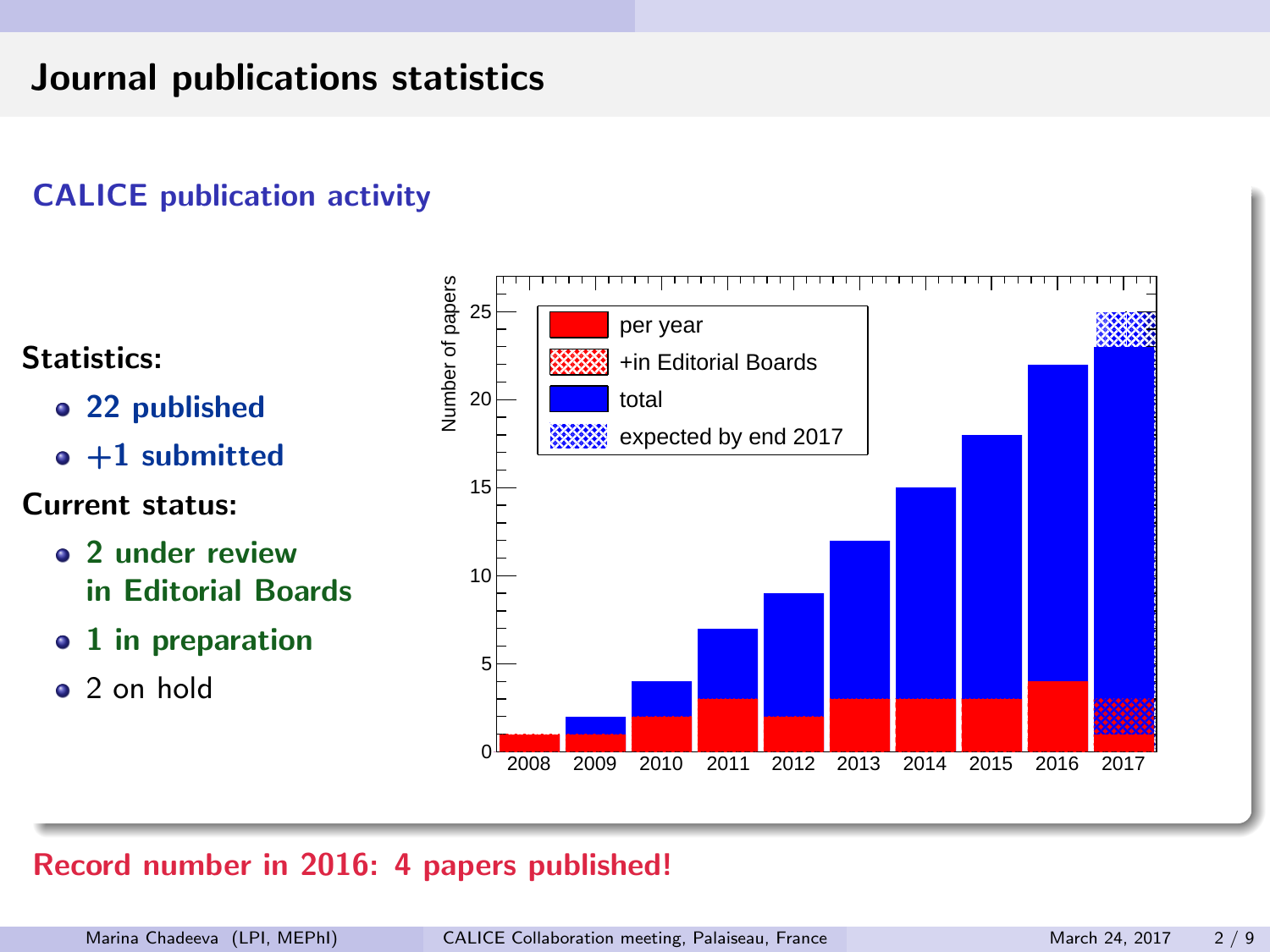# Journal publications progress

### Published/submitted in 2016/2017)

- DHCAL with Minimal Absorber: Measurements with Positrons 2016 JINST 11 P05008 (Jose Repond)
- Hadron shower decomposition in the highly granular CALICE analogue hadron calorimeter JINST 11 (2016) P06013 (Marina Chadeeva)
- First results of the CALICE SDHCAL technological prototype JINST 11 (2016) P04001 (Imad Laktineh)
- Resistive Plate Chamber Digitization in a Hadronic Shower Environment JINST 11 (2016) P06014 (Arnaud Steen, Imad Laktineh)
- **SDHCAL Hough Tracking Analysis, submitted to JINST (Imad Laktineh)**

#### Under review In Editorial Boards

- ScECAL Fermilab results, Paper021 (Katsu Kotera)
- **Hadronic Shower Separation in the SDHCAL, Paper025** (Rémi Eté, Imad Laktineh)
- **Combined Scintillator Calorimeter, to be Paper027 (Oskar Hartbrich)**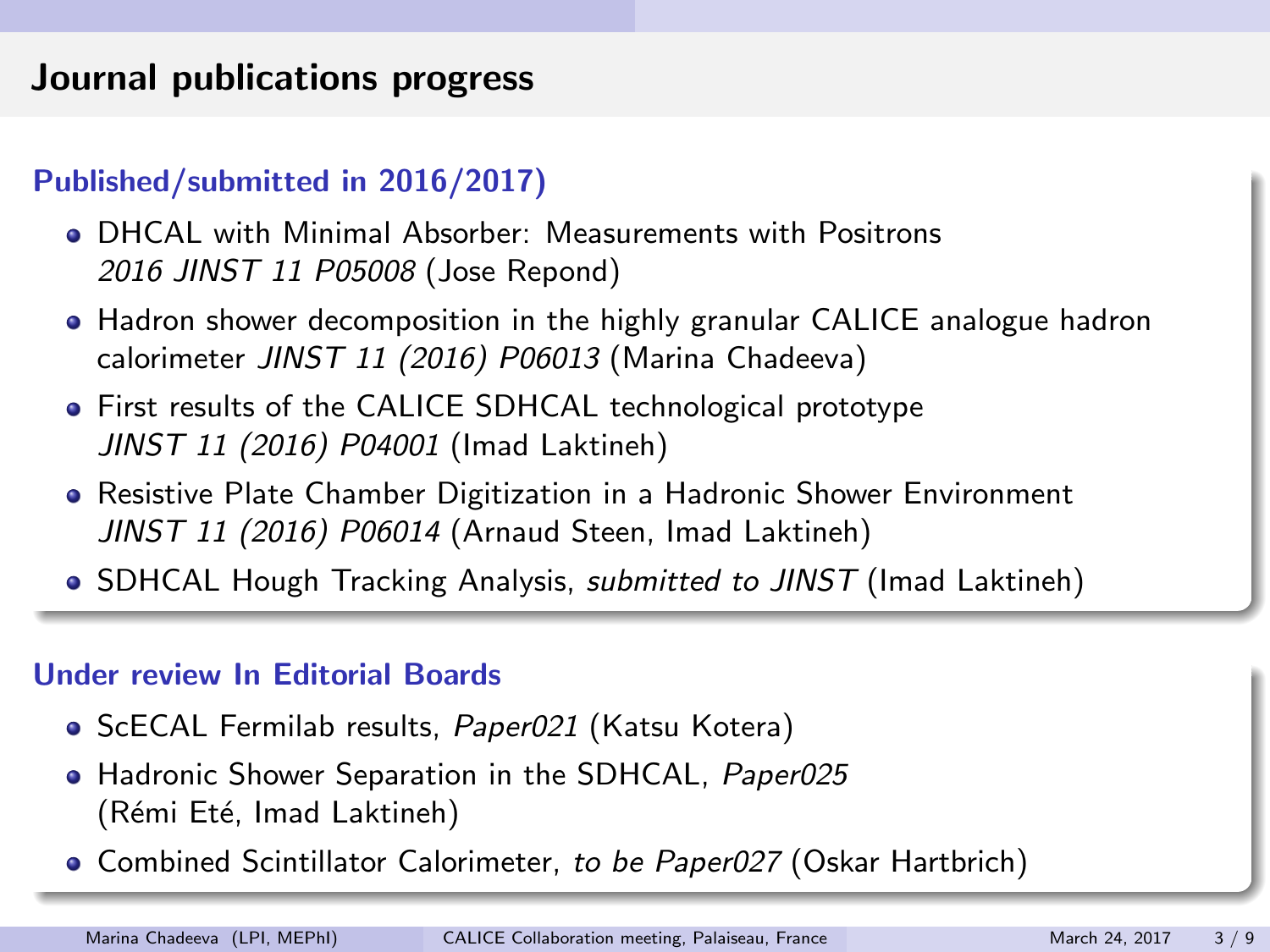# CALICE Analysis Notes status and statistics

### 54 CANs in total

#### No changes since Arlington

- **4 CANs released in 2016**
- $\bullet + 1$  update released

### **Currently**

- **0 1 CAN in Editorial Board**
- 2 planned



Status can be found at https://twiki.cern.ch/twiki/bin/view/CALICE/EditorialBoards

#### CALICE Internal Notes

25 CALICE Internal Notes on the twiki page (no review, no public access) 2 Internal Notes in 2016

Marina Chadeeva (LPI, MEPhI) [CALICE Collaboration meeting, Palaiseau, France](#page-0-0) March 24, 2017 4/9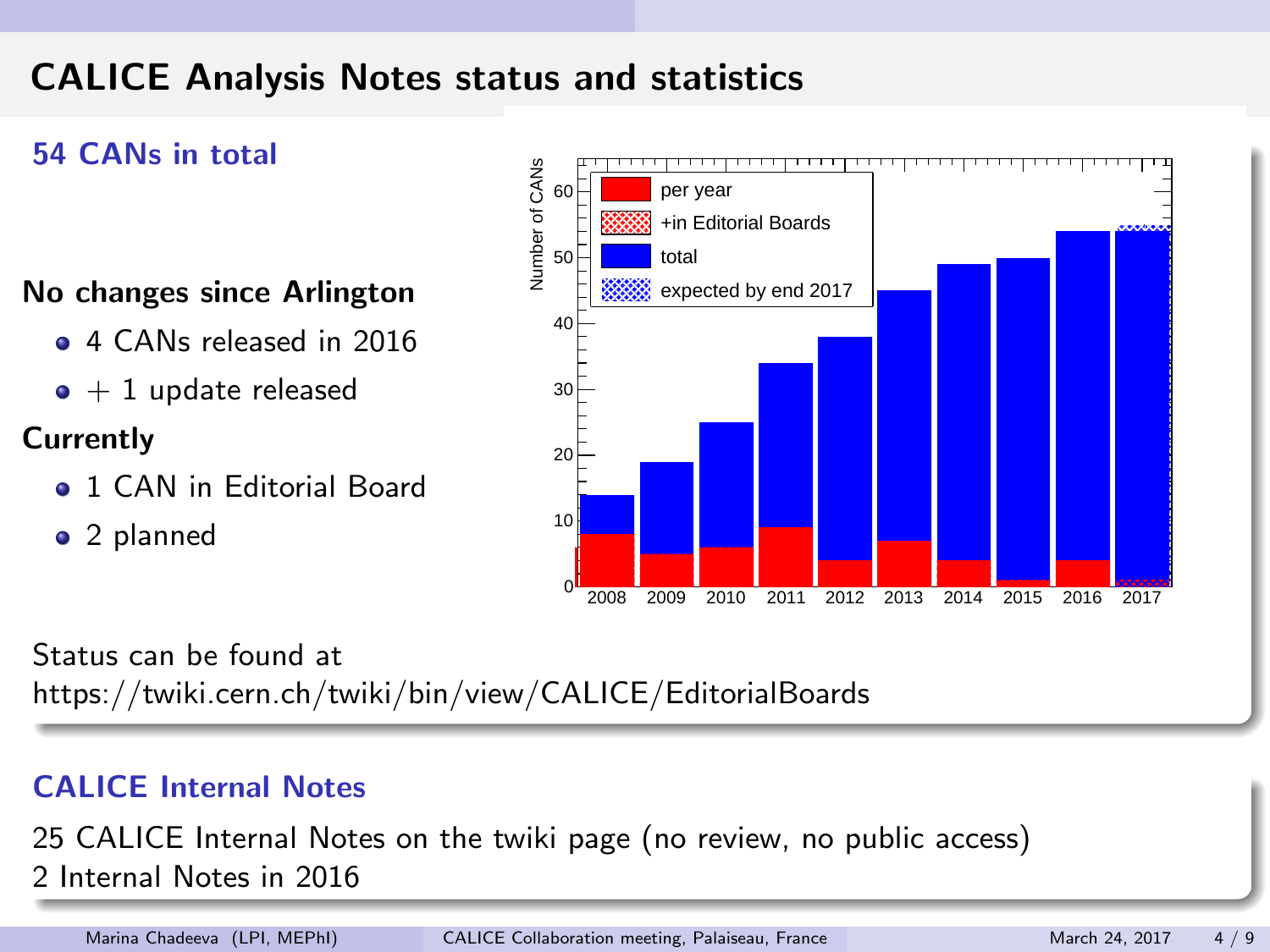## CALICE Analysis Notes progress

#### Released in 2016

- CAN-053: SDHCAL Digitizer (Arnaud Steen, Imad Laktineh)
- **CAN-054:** *Hadron Shower Separation in the SDHCAL* **(Rémi Eté, Imad Laktineh)**
- CAN-055: Track Segments in the Si-W ECAL (Sviatoslav Bilokin, Roman Pöschl)
- CAN-056: Analysis of the combined Sc calorimeter (Oskar Hartbrich)
- **Update of CAN-049: Analogue, Digital and Semi-Digital Energy Reconstruction in** the CALICE AHCAL (Coralie Neubüser)

#### In Editorial Boards

**• CAN-057: Separation of showers in SiW ECAL (Konstantyn Shpak)** 

#### Expectations

- Software compensation in combined calorimeter (Yasmine)
- Comparison of Fe-AHCAL and W-AHCAL data (Marina)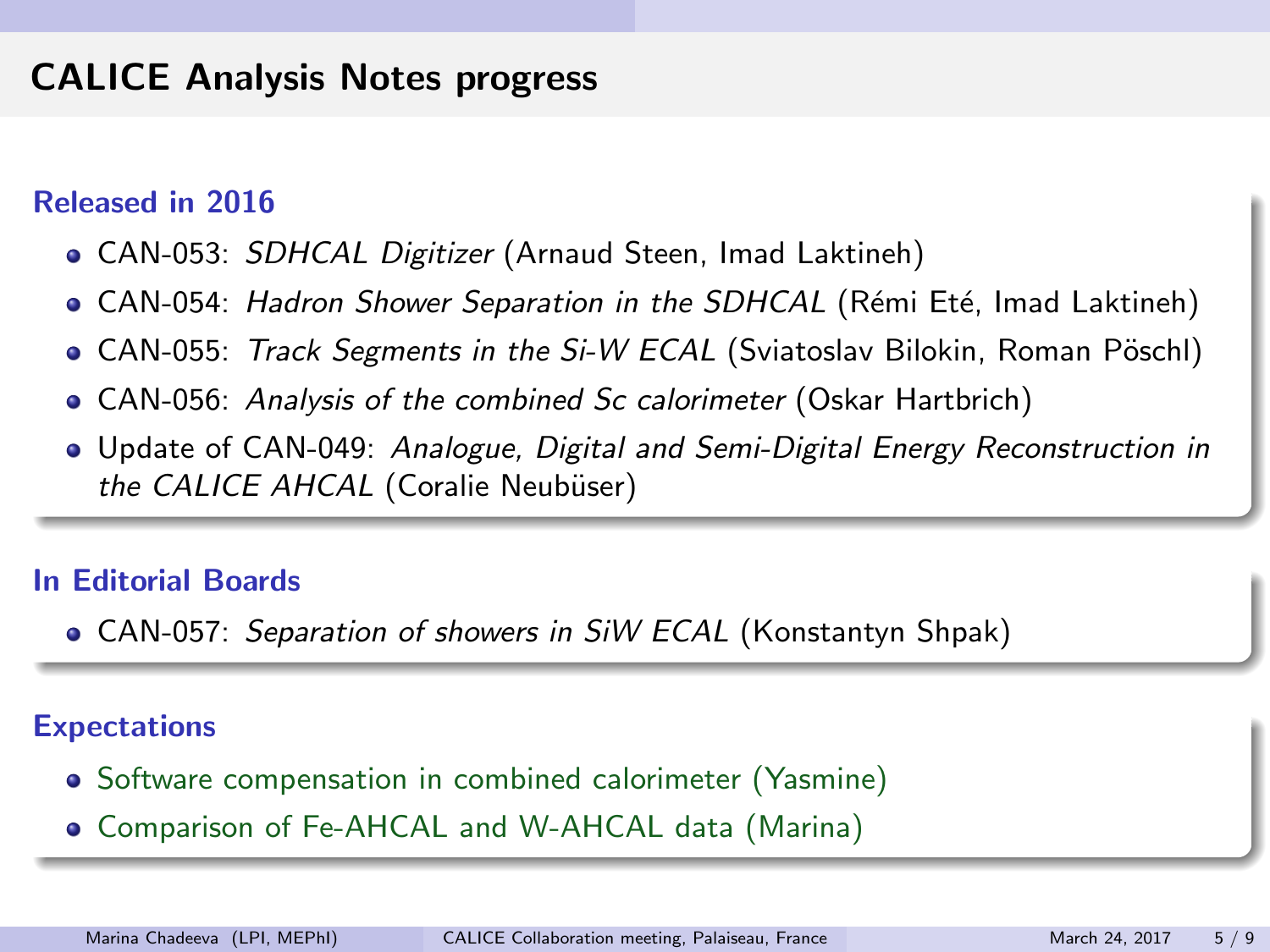## CALICE conference talks

#### In 2016

- VCI, Vienna, Austria 1 talk
- CALOR, Daegu, Korea 9 talks
- $\bullet$  ICHEP, Chicago, USA  $-1$  talk  $+2$  posters
- TWEPP, Karlsruhe, Germany 1 talk
- $\bullet$  ICPPA, Moscow, Russia  $-1$  talk on student's workshop
- **IEEE NSS, Strasbourg, France 6 talks**  $+$  3 posters
- LCWS, Morioka, Iwate, Japan 14 talks

#### In 2017

- BTTB5, Barcelona, Spain 2 talks
- **INSTR, Novosibirsk, Russia 2 talks**

### Good results in 2016 and good start of 2017!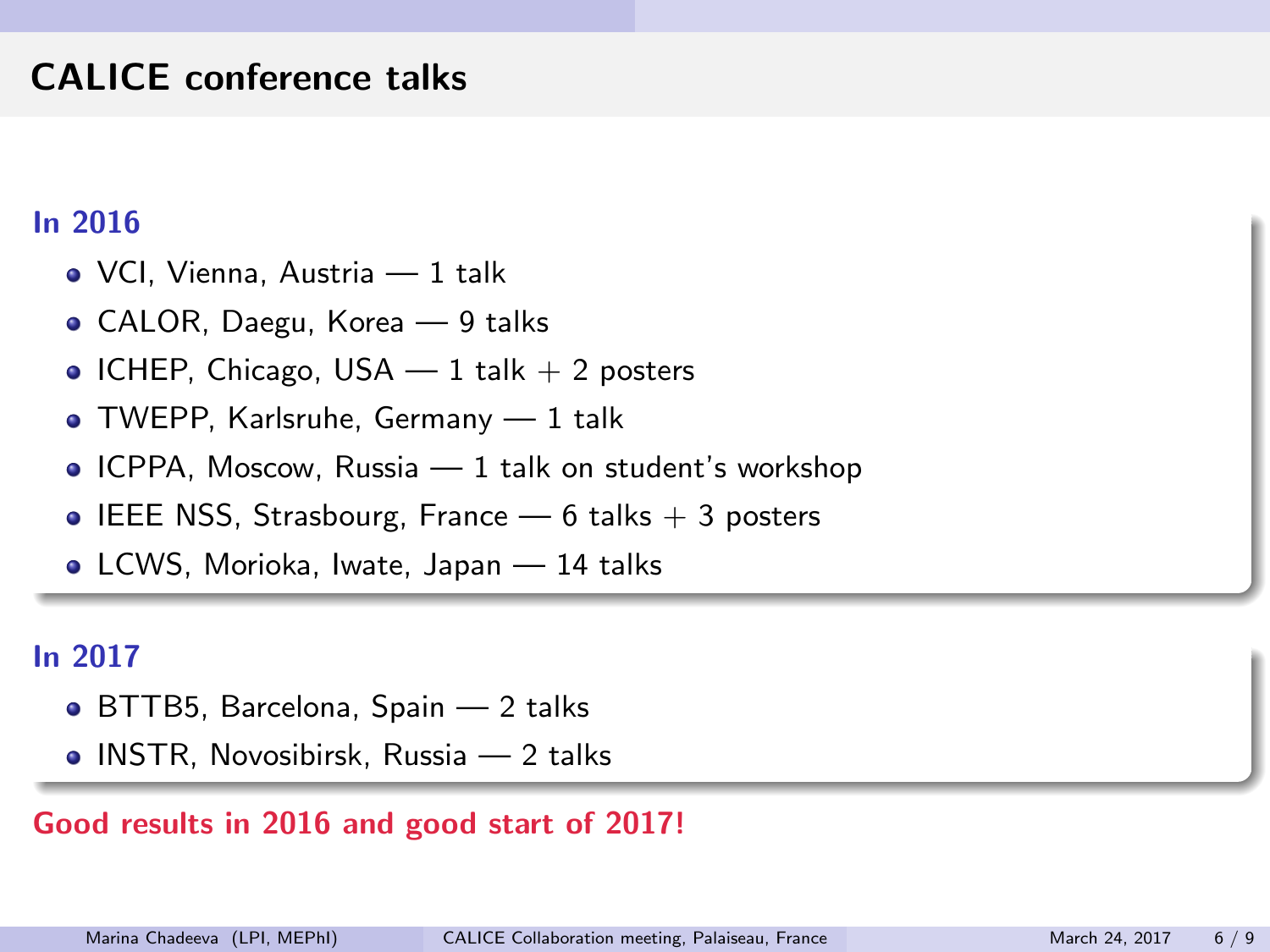## Upcoming conferences in 2017

#### TIPP 2017, Beijing, China, May 22-26

5 abstracts submitted:  $2(AHCAL) + 1(SDHCAL) + 1(ScECAL) + 1(DHCAL)$ Please let the SpB know about the status of your talks when announced.

#### Abstract submission deadline approaching

- European Physical Society Conference on High Energy Physics (EPS-HEP), Venice, Italy, 5-12 July, 2017, Abstract submission deadline: 15 April 2017 It is time to discuss the submission of abstracts to the EPS-HEP! (typically 1 oral presentation from CALICE  $+$  poster)
- 18th International Workshop on Advanced Computing and Analysis Techniques in Physics Research, Seattle, USA, 21-26 August, 2017, Abstract submission deadline: 15 April 2017
- 14th International Conference on Scintillating materials and their applications, Chamonix, France, September 18-22, 2017, Abstract submission deadline: 1 April 2017
- 2017 IEEE Nuclear Science Symposium and Medical Imaging Conference, Atlanta, Georgia, USA., October 21-28, 2017, Abstract submission deadline: 8 May 2017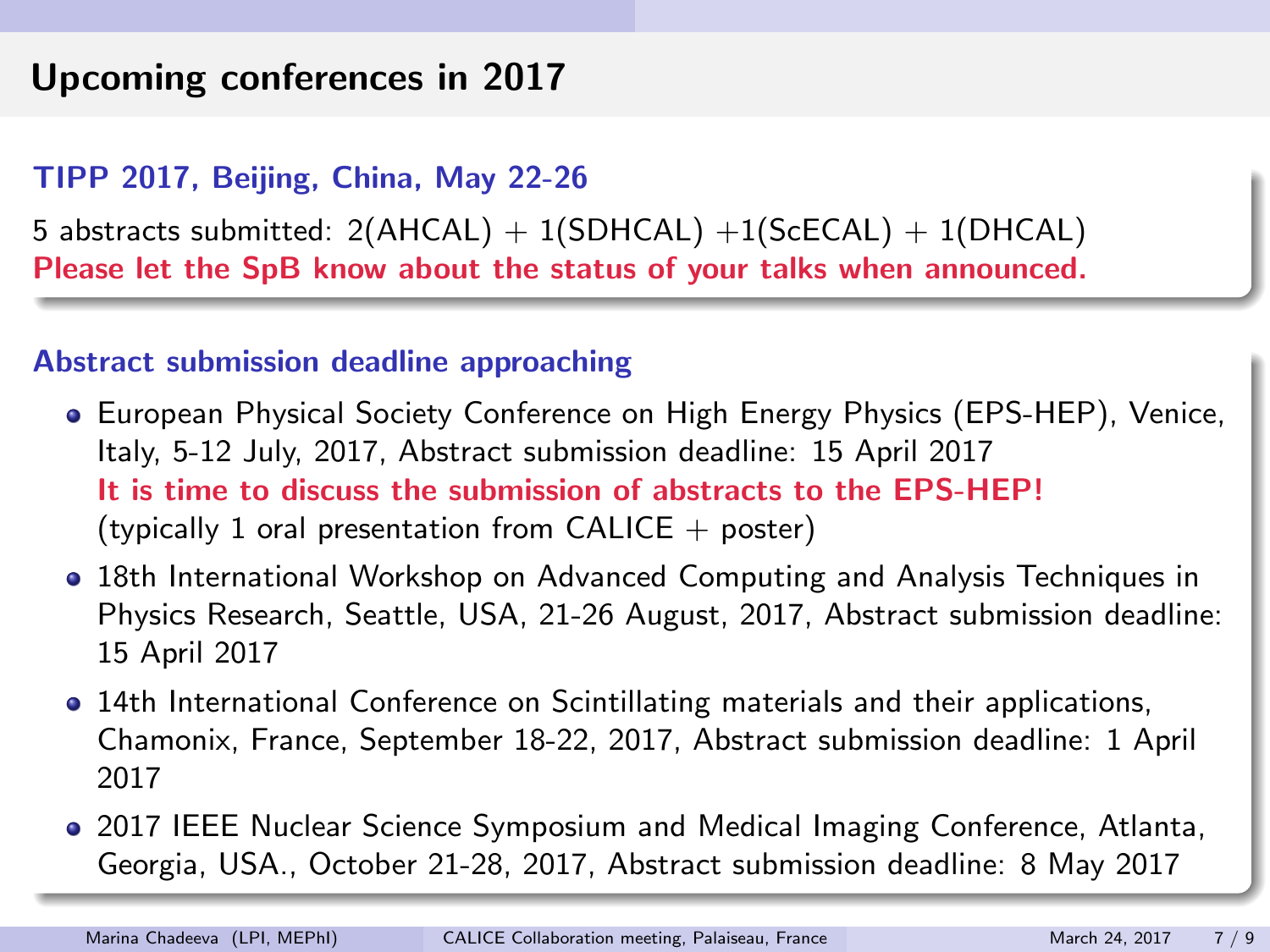## Reminders on the publication and presentation policy

#### Publication workflow

- Please take a look at the publication guidelines on our twiki page https://twiki.cern.ch/twiki/bin/view/CALICE/SpeakersBureau
- Remember the "opt in" principle of the CALICE authorship:
	- do not forget to claim the authorship of your group on the dedicated twiki page for the particular paper; the link is usually circulated together with the announcement of the Collaboration review;
	- check the provided tex file to manage the authorship of the members of your group.

#### Conference presentations

- Only plots approved as "CALICE Preliminary" can be shown in public presentations.
- You are kindly asked to inform the SpB if you want to submit an abstract on behalf of CALICE; we always try to coordinate the presentation of CALICE activities and optimize a set of submitted abstracts to avoid rejection of interfered contributions especially to such global events as ICHEP, EPS-HEP, etc.
- Please do not forget to
	- circulate your slides at least one week before the talk;
	- $\bullet$  circulate the proceedings paper (if any).